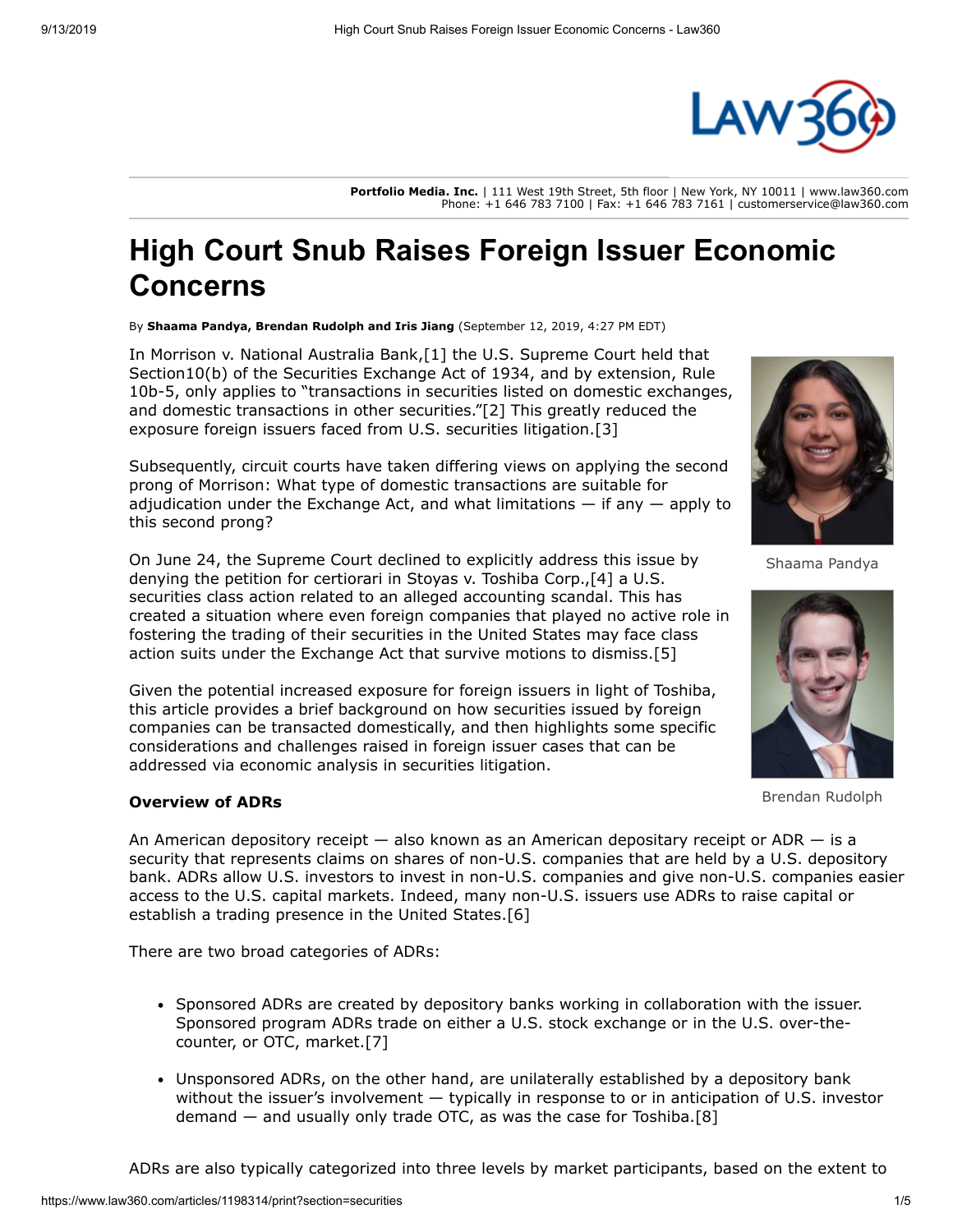which the foreign company has accessed the U.S. market:

- Level 1 ADR programs the only level for unsponsored ADRs establish a trading presence on the OTC market, but may not be used to raise capital. Again, the Toshiba ADRs were Level 1 ADRs.[9]
- Level 2 ADR programs establish a trading presence for the sponsored ADRs on a national securities exchange, but cannot be used to raise capital.<sup>[10]</sup>
- Level 3 ADR programs are used both to establish a trading presence for the sponsored ADRs, and to raise capital for the foreign issuer.[11]

# **Unsponsored ADRs, Toshiba and Parkcentral's Foreign Elements Test**

In Parkcentral Global Hub Ltd. v. Porsche Automobile Holdings SE, the U.S. Court of Appeals for the [Second Circuit explicitly chose not to extend Morrison's second prong to reach domestic transactions](https://www.law360.com/agencies/u-s-court-of-appeals-for-the-second-circuit) where foreign elements dominated.[12] The [U.S. Court of Appeals for the Ninth Circuit](https://www.law360.com/agencies/u-s-court-of-appeals-for-the-ninth-circuit) took a completely different tack in Toshiba, effectively ruling that all domestic securities transactions are within Morrison's reach, regardless of any foreign-elements test.[13]

An important distinguishing element of Toshiba's situation is that the company had unsponsored ADRs trading OTC in the United States. Therefore, the first prong of Morrison did not extend to Toshiba's ADRs because they traded OTC and were not listed on a domestic exchange.

Regarding the second prong, as an unsponsored ADR the company had no involvement in creating or maintaining the ADR program  $-$  that was done autonomously by the depository bank  $-$  which Toshiba believed placed the trading of its securities in the United States outside Morrison's reach.[14]

The district court agreed, dismissing the case because, among other reasons, it deemed there were no U.S. transactions between Toshiba and the putative class members.[15] On appeal, however, the Ninth Circuit remanded the case back to the district, opining that the plaintiffs should have the opportunity to demonstrate that irrevocable liability was incurred in the United States.[16]

Toshiba petitioned the Supreme Court to address the apparent discrepancy between the Second and Ninth Circuits regarding a foreign-elements test. On June 24, the Supreme Court denied Toshiba's petition for certiorari without explanation,[17] effectively leaving open, for the time being, the question of what limitations  $-$  if any  $-$  apply to Morrison's second prong.

Although the mere fact of having an unsponsored ADR program is itself insufficient for a foreign issuer to avoid securities litigation in the United States, there nonetheless may be market structure aspects of the unsponsored ADRs that raise questions about market efficiency, damages or other issues central to class certification proceedings.

# **Class Certification Considerations in Foreign Issuer Cases**

Economic analysis of pricing behavior across markets bears on class certification issues, such as price impact, whether the plaintiffs have described a damages model that hews to their theory of liability and measures only harm stemming from that theory (as Comcast requires[18]), and in some circumstances whether the plaintiffs have provided sufficient evidence on whether the market for the ADRs trading in the United States is efficient.

Many of these issues arise again at the merits stage of securities litigation. The fact that a foreign issuer has related securities trading in both the United States and its home country itself raises unique and testable questions regarding where the majority of price discovery occurs.

Indeed, this issue was particularly germane in IBEW v. Deutsche Bank,[19] where the plaintiffs focused their assessment of market efficiency on the U.S. trading of Deutsche Bank's global registered shares. In addition to identifying problems with the market efficiency analysis the plaintiffs conducted for the U.S. market, the defendants' experts also established that the German equities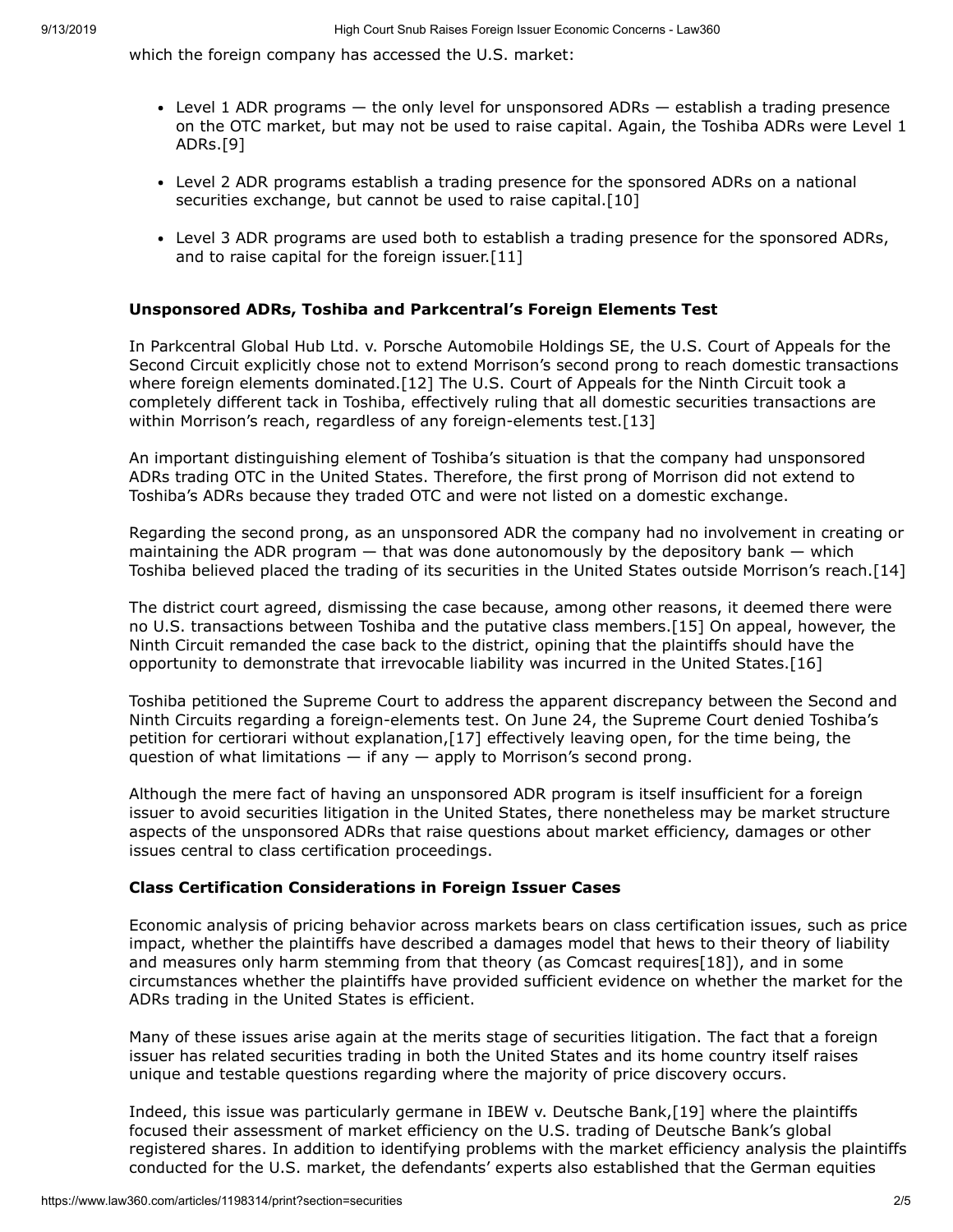market  $-$  for which the plaintiffs had conducted no analysis of market efficiency  $-$  was the leading venue for price discovery of the global registered shares. The court held that the plaintiffs had not met their burden to demonstrate market efficiency, and class certification was denied.[20]

In addition to where price discovery occurs, aspects of the U.S. market for the security in question may bear on an examination of market efficiency, and compel a careful and rigorous examination of whether the market is indeed efficient. Relatively thinly traded securities of foreign issuers in the United States may be subject to illiquidity, short sale constraints or other limits to the arbitrage mechanism necessary to foster market efficiency and discipline prices. To the extent that these limits apply, establishing market efficiency, and hence a presumption of reliance at the class certification stage of securities litigation, may not be a trivial exercise.[21]

Securities issued by foreign companies also raise unique considerations when it comes to conducting event study analysis, a commonly used methodology to examine the relationship between the release of new information and security price movements. Event studies are frequently used at the class certification stage of securities litigation, both to assess market efficiency via a showing of cause and effect,[22] and, following the Supreme Court ruling in Halliburton Co. v. Erica P. John Fund Inc.,[23] to examine whether there is evidence that the alleged misrepresentations have an impact on the security price.[24]

In the context of securities issued by foreign companies, event studies require careful consideration with respect to identifying the event window, or time period during which the relationship between information release and price movement is analyzed, and calculating the company-specific, or abnormal, return for the security.

For example, the identification of the event may be affected by where the information is first released (in the United States or in the home country), how price discovery occurs for the given security (i.e., Does the security price react to home country news?), and how market trading hours for the United States and the home country overlap. Identifying the abnormal return typically involves adjusting for price movements that are likely related to market and industry factors, so as to isolate the portion of the price movement that is likely related to company-specific information.

For securities that are issued by foreign companies, these may reflect conditions in the United States as well as in the home country. The security price may also change to reflect relative changes between the United States and the home country (e.g., exchange rate movements), which should also be considered in terms of isolating the company-specific price movement.

# **Additional Considerations in Foreign Issuer Cases**

In addition to the class certification considerations discussed above, the structure and nature of securities issued by foreign companies often also raise questions with respect to estimated damages exposure, which may loom large in settlement negotiations. A detailed discussion of the nuances of damages considerations is beyond the limited scope of this article, but foreign issuers' means of access to U.S. capital markets may create situations where a security is fungible across U.S. and foreign markets.[25]

In such cases, one must carefully estimate shares actually purchased, and perhaps sold, within the United States. Indeed, under some circumstances, the typical trading models used by the plaintiffs may suggest that all of the eligible global pool of shares are damaged in the United States, even if the vast majority of trading volume is outside the United States. This mechanical mathematical result, which flows from the fact that shares damaged generally increase with time in such trading models, is incorrect, but may nonetheless influence settlement demands.

The Supreme Court's denial of the petition in Toshiba has created a situation where foreign issuers may now face increased litigation risk. In this environment, economic considerations, including price impact and market efficiency, as well as factors affecting aggregate exposure estimates, may become even more salient in cases involving foreigner issuers.

*[Shaama Pandya,](https://www.cornerstone.com/Staff/Shaama-Pandya) [Brendan Rudolph](https://www.cornerstone.com/Staff/Brendan-Rudolph) and [Iris Jiang](https://www.cornerstone.com/Staff/Iris-Jiang) are principals at [Cornerstone Research Inc](https://www.law360.com/companies/cornerstone-research-inc).*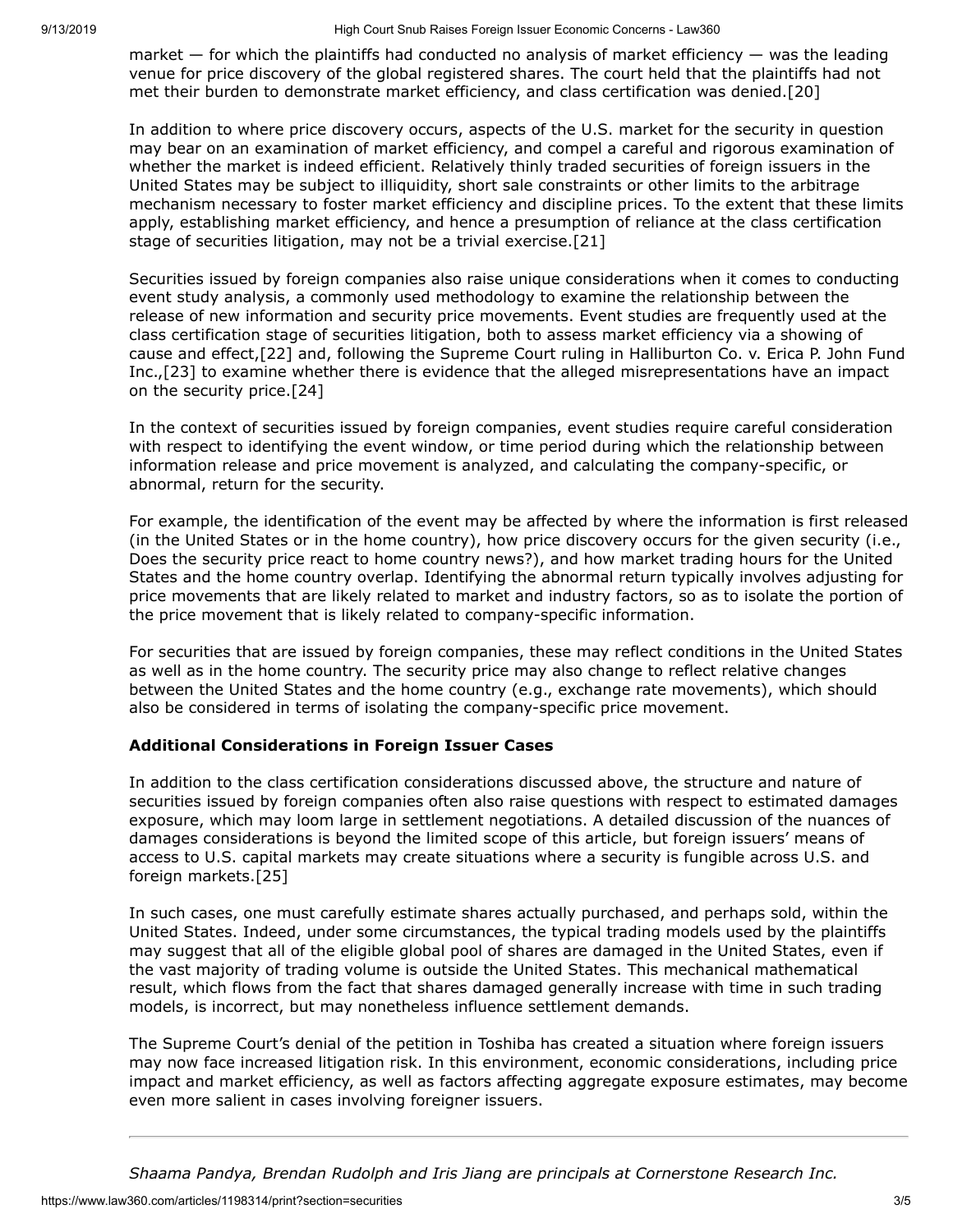*The opinions expressed are those of the author(s) and do not necessarily reflect the views of the firm, its clients, or Portfolio Media Inc., or any of its or their respective affiliates. This article is for general information purposes and is not intended to be and should not be taken as legal advice.*

[1] [Morrison v. National Australia Bank Ltd.](https://advance.lexis.com/api/search?q=2008%20U.S.%20App.%20LEXIS%2021986&qlang=bool&origination=law360&internalOrigination=article_id%3D1198314%3Bcitation%3D2008%20U.S.%20App.%20LEXIS%2021986&originationDetail=headline%3DHigh%20Court%20Snub%20Raises%20Foreign%20Issuer%20Economic%20Concerns&)  $\bullet$ , 547 F.3d 167 (2d Cir. 2008).

[2] [Morrison v. National Australia Bank Ltd.](https://advance.lexis.com/api/search?q=2010%20U.S.%20LEXIS%205257&qlang=bool&origination=law360&internalOrigination=article_id%3D1198314%3Bcitation%3D2010%20U.S.%20LEXIS%205257&originationDetail=headline%3DHigh%20Court%20Snub%20Raises%20Foreign%20Issuer%20Economic%20Concerns&) . 561 U.S. 247, 267 (2010).

[3] For example, according to a company press release dated Feb. 23, 2011, [Vivendi](https://www.law360.com/companies/vivendi-sa) announced that the [U.S. District Court for the Southern District of New York](https://www.law360.com/agencies/u-s-district-court-for-the-southern-district-of-new-york) had dismissed the claims of all purchasers of Vivendi's ordinary shares, and that the ruling would effectively eliminate more than 80% of the potential damages. Vivendi Press Release, "Vivendi: USA Class Action," Feb. 23, 2011.

[4] The case is Toshiba Corp. v. Auto. Indus. Pension Trust Fund et al.  $\bullet$ , No. 18-486. See [https://www.supremecourt.gov/orders/courtorders/062419zor\\_bp7c.pdf](https://www.supremecourt.gov/orders/courtorders/062419zor_bp7c.pdf). (According to the petition for certiorari, "Mark Stoyas was the original plaintiff in the district court, but was not an appellant in the court of appeals below, and is not a respondent here." Petition for a Writ of Certiorari, Toshiba Corp. v. Auto. Indus. Pension Trust Fund et al., No. 18-486 (U.S. Oct. 15, 2018), at ii).

[5] Indeed, the Securities Class Action Filings 2019 Midyear Assessment recently published by Cornerstone Research (in collaboration with the Stanford Law School Securities Class Action Clearinghouse) found that filings against non-U.S. issuers have trended upward over time, and are on pace to be the highest on record in 2019. Cornerstone Research, Securities Class Action Filings — 2019 Midyear Assessment, 2019, p. 16,

[https://www.cornerstone.com/Publications/Reports/Securities-Class-Action-Filings-2019-Midyear-](https://www.cornerstone.com/Publications/Reports/Securities-Class-Action-Filings-2019-Midyear-Assessment)Assessment.

[6] [U.S. Securities and Exchange Commission](https://www.law360.com/agencies/securities-and-exchange-commission), Office of Investor Education and Advocacy, "Investor [Bulletin: American Depositary Receipts," August 2012, p. 1, https://www.sec.gov/investor/alerts/adr](https://www.sec.gov/investor/alerts/adr-bulletin.pdf)bulletin.pdf.

[7] Citi Issuer Services, "American Depositary Receipts (ADRs): A Primer," 2019, p. 1, <https://depositaryreceipts.citi.com/adr/common/file.aspx?idf=1248>; [J.P. Morgan,](https://www.law360.com/companies/jpmorgan-chase-co) "Level I ADRs: A Reference Guide for Issuers," November 2008, pp. 5–6,

https://www.jpmorgan.com/cm/BlobServer/Level\_I\_ADRs\_A\_Reference\_Guide\_for\_Issuers.pdf? [blobkey=id&blobwhere=1158511329968&blobheader=application/pdf&blobheadername1=Cache-](https://www.jpmorgan.com/cm/BlobServer/Level_I_ADRs_A_Reference_Guide_for_Issuers.pdf?blobkey=id&blobwhere=1158511329968&blobheader=application/pdf&blobheadername1=Cache-Control&blobheadervalue1=private&blobcol=urldata&blobtable=MungoBlobs)Control&blobheadervalue1=private&blobcol=urldata&blobtable=MungoBlobs.

[8] J.P. Morgan, "Level I ADRs: A Reference Guide for Issuers," November 2008, pp. 2, 5–6, https://www.jpmorgan.com/cm/BlobServer/Level\_I\_ADRs\_A\_Reference\_Guide\_for\_Issuers.pdf? [blobkey=id&blobwhere=1158511329968&blobheader=application/pdf&blobheadername1=Cache-](https://www.jpmorgan.com/cm/BlobServer/Level_I_ADRs_A_Reference_Guide_for_Issuers.pdf?blobkey=id&blobwhere=1158511329968&blobheader=application/pdf&blobheadername1=Cache-Control&blobheadervalue1=private&blobcol=urldata&blobtable=MungoBlobs)Control&blobheadervalue1=private&blobcol=urldata&blobtable=MungoBlobs.

[9] Form F-6 would be the only required form to file with the SEC. U.S. Securities and Exchange Commission, Office of Investor Education and Advocacy, "Investor Bulletin: American Depositary Receipts," August 2012, p. 2, <https://www.sec.gov/investor/alerts/adr-bulletin.pdf>.

[10] The non-U.S. company is required to register and file annual reports on Form 20-F with the SEC. U.S. Securities and Exchange Commission, Office of Investor Education and Advocacy, "Investor [Bulletin: American Depositary Receipts," August 2012, p. 2, https://www.sec.gov/investor/alerts/adr](https://www.sec.gov/investor/alerts/adr-bulletin.pdf)bulletin.pdf.

[11] The non-U.S. company must file a registration statement on Form F-1, Form F-3, or Form F-4 in order to offer the ADRs. It would also be required to file annual reports on Form 20-F. U.S. Securities and Exchange Commission, Office of Investor Education and Advocacy, "Investor Bulletin: American Depositary Receipts," August 2012, p. 2, [https://www.sec.gov/investor/alerts/adr-bulletin.pdf.](https://www.sec.gov/investor/alerts/adr-bulletin.pdf)

[12] Parkcentral Global Hub Ltd. v. Porsche Auto. Holdings SE ., 763 F.3d 198 (2d Cir. 2014).

[13] [Stoyas v. Toshiba Corp.](https://advance.lexis.com/api/search?q=2016%20U.S.%20Dist.%20LEXIS%2067581&qlang=bool&origination=law360&internalOrigination=article_id%3D1198314%3Bcitation%3D2016%20U.S.%20Dist.%20LEXIS%2067581&originationDetail=headline%3DHigh%20Court%20Snub%20Raises%20Foreign%20Issuer%20Economic%20Concerns&) 0, 896 F.3d 933 (9th Cir. 2018).